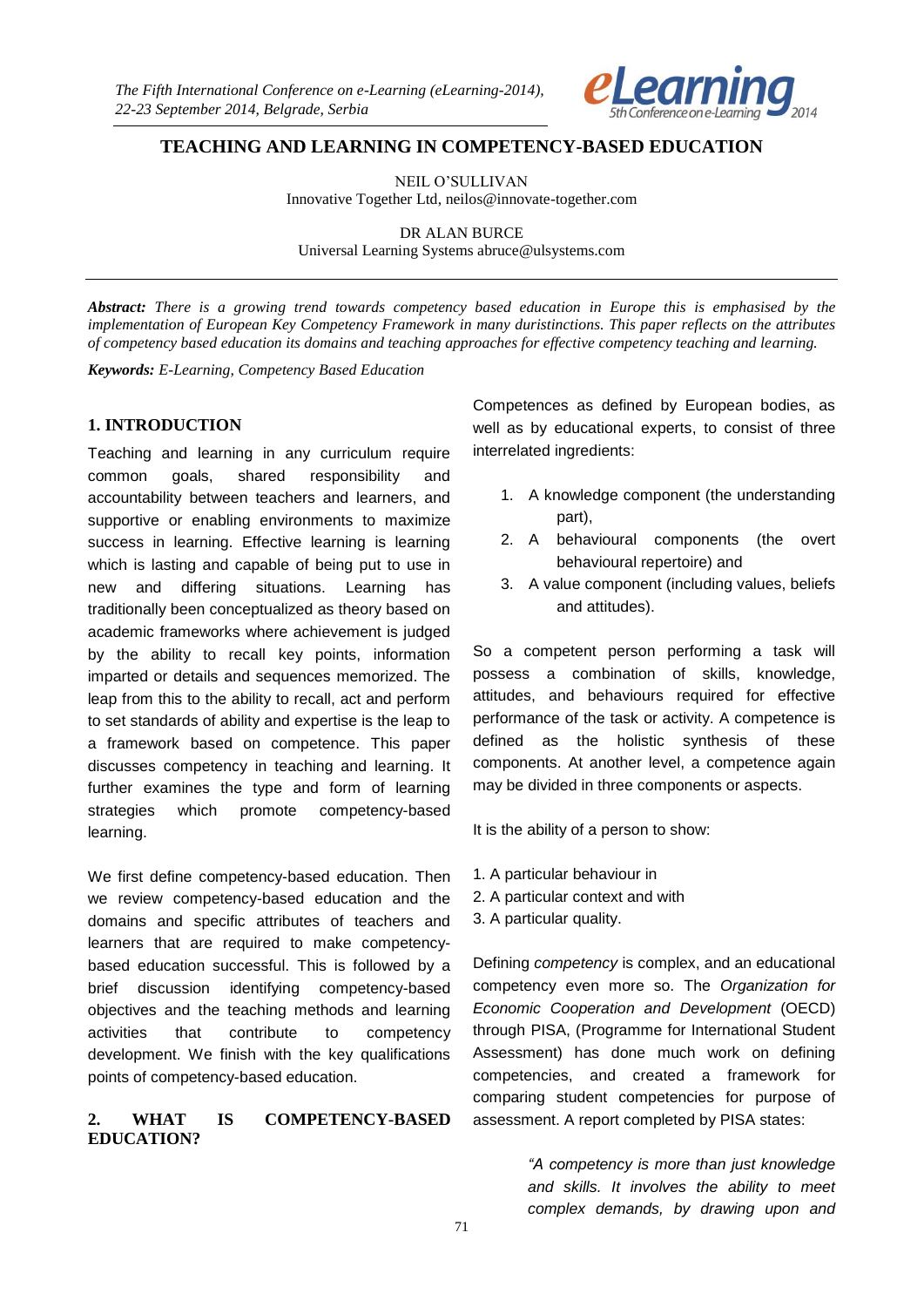*mobilising* [mobilizing] *psychosocial resources (including skills and attitudes) in a particular context. For example, the ability to communicate effectively is a competency…"* [PISA]

# **3. COMPETENCY-BASED TEACHING**

The attributes of competency-based teaching are listed below. These teacher characteristics and expectations contribute to learner success. They also demonstrate the shared responsibility of teachers and learners to reach the goal of competence. The most important characteristic of competency-based education is that it measures learning rather than time. Students progress by demonstrating their competence, which means they prove that they have mastered the knowledge and skills (called competencies) required for a particular course, regardless of how long it takes. While more traditional models can and often do measure competency, they are time-based -- courses last about four months, and students may advance only after they have put in the study or application time. This is true even if they could have completed the coursework and passed the final exam in half the time. So, while most colleges and universities hold time requirements constant and let learning vary, competency-based learning allows us to hold learning constant and let time vary.

# **Attributes of Competency-based Teaching**

- Understand how learners learn
- Match principles of learning and teaching
- Facilitate, rather than control learning
- Model humility, critical thinking, respect, competency & caring at all times
- Support acquisition of knowledge, skills & professional behaviours in all learning domains (cognitive, psychomotor, affective)
- Promote & expect learner accountability for learning
- Provide timely, specific feedback on learner progress beginning with learner selfassessment
- Individualize learning experiences according to needs
- Expect increasing complexity of performance as the learner progresses throughout the programme

### **4. TEACHING AND EFFECTIVE FACILITATION OF COMPETENCY DEVELOPMENT**

Competence based education programs build from the idea that it is more important to focus on outcomes—what a student knows and can do—than on inputs like how the student learns it, where the student learns it, or how long the student takes to learn it. This break from inputs means that CBE programs are free to explore new ways to help students learn and new dimensions of what constitutes a "course." Some CBE programs are designed to allow students to learn in a variety of formats, sometimes drawing on *open educational resources* (including written materials, videos, recorded lectures, etc.) or hands-on, project-based learning. Many programs are also designed for students to progress at their own pace, rather than at a pace dictated by semesters or credit hours. This means that motivated and efficient students can complete their degrees in less time.

Teaching strategies need to be matched to the domain of learning. We briefly outline the various domains and how a competency-based curriculum may be implemented and the strategy that may be chosen.

# **Psychomotor domain:**

- Demonstrate the expected way to perform a given skill. Allow the learner to practice for a while, and then ask for a return demonstration of that skill.
- Set up models or create a simulation exercise in the practical laboratory where learners can have repeated practice of skills with peers and/or teacher supervision.
- Arrange for sufficient practical experiences requiring skill performance of the competencies under direct supervision.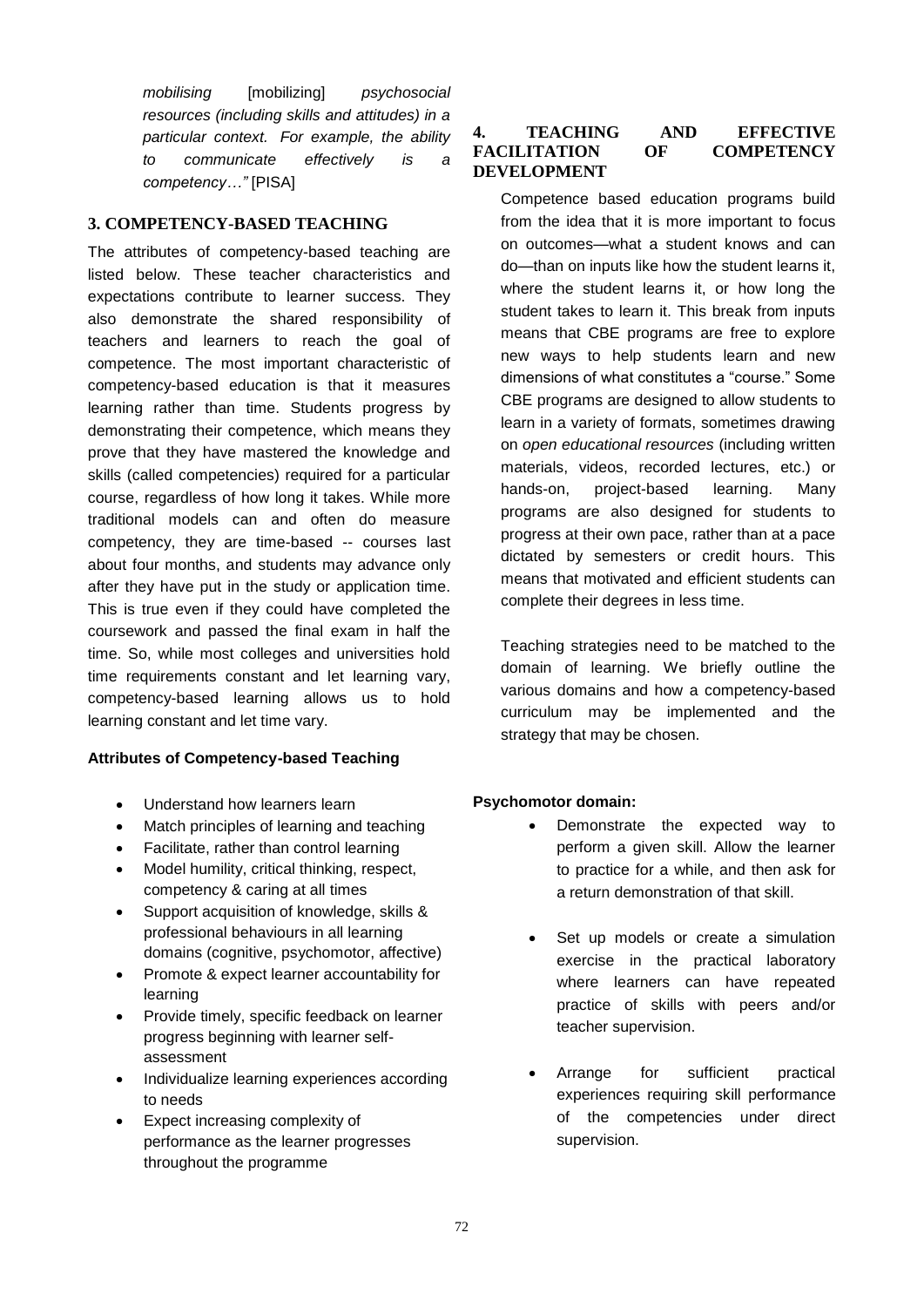Create a valid and reliable assessment tool for use in determining competency in skill demonstration.

### **Affective domain:**

- Create "values clarification exercises" for personal values.
- Provide a framework for a written analysis of learner activities against the measurable outcomes
- Structure opportunities for role play requiring recognition of differing values and beliefs, with time for discussion of how these differences may affect one's ability to perform the competency
- Arrange for the discussion on different values and beliefs,
- Create a valid and reliable assessment tool for use in determining competency good practice and integrity, respect for all.

# **Cognitive domain:**

- Develop case studies from actual practice requiring discovery or problembased learning to determine the most appropriate, evidenced based approach to competency.
- Support learner-led discussions, structure debates to address practical situations.
- Always require that the learner provide their reasons (rationale) for their responses to knowledge questions or plans.
- Avoid the temptation to answer every learner question, especially when the learner knows or should know the answer.

Other strategies include self-study modules with suggested learning activities that the learners can complete on their own prior to interaction with fellow learners and teachers. It is important that teachers provide ample time for discussion/dialogue and clarification of concepts to be learned. They also need to encourage and help the learner use their own knowledge and ideas to find possible solutions.

One of the most effective teacher strategies for guiding the learner to discover how to proceed or act is called Socratic questioning. The primary purpose of Socratic or higher order questioning is to encourage the learner to challenge how they are thinking, what they are thinking, and what revision of their thinking will lead towards their goal of becoming a competent.

Each of these teaching strategies are aimed at helping the learner develop new ways of thinking about what they are learning, encouraging them in their discovery of new knowledge and skills using critical thinking, and supporting their efforts to integrate this new learning into their practice. The teacher becomes a coach or facilitator of learning, rather than an all-knowing sage telling the learner what to learn, how to learn it, and what to do with the new learning.

# **5. IMPLEMENTING COMPETENCY-BASED LEARNING**

Competency-based learning is a way of structuring learning activities so that the individual learner can meet a predetermined set of competencies. Given that learners have a variety of ways of learning or learning styles, it is important for them to recognize that competency-based learning will require that they actually perform or do, rather than learn by observing. Observation, reflection and listening are important learning activities, but competency demonstration is the expected outcome for competency-based education.

The following list summarizes the key attributes of competency-based learning.

- Understand how one learns best (style)
- Understand exactly what is expected outcome(s) of learning
- Take responsibility for one's learning
- Motivated to learn goal oriented
- Ethical person and practitioner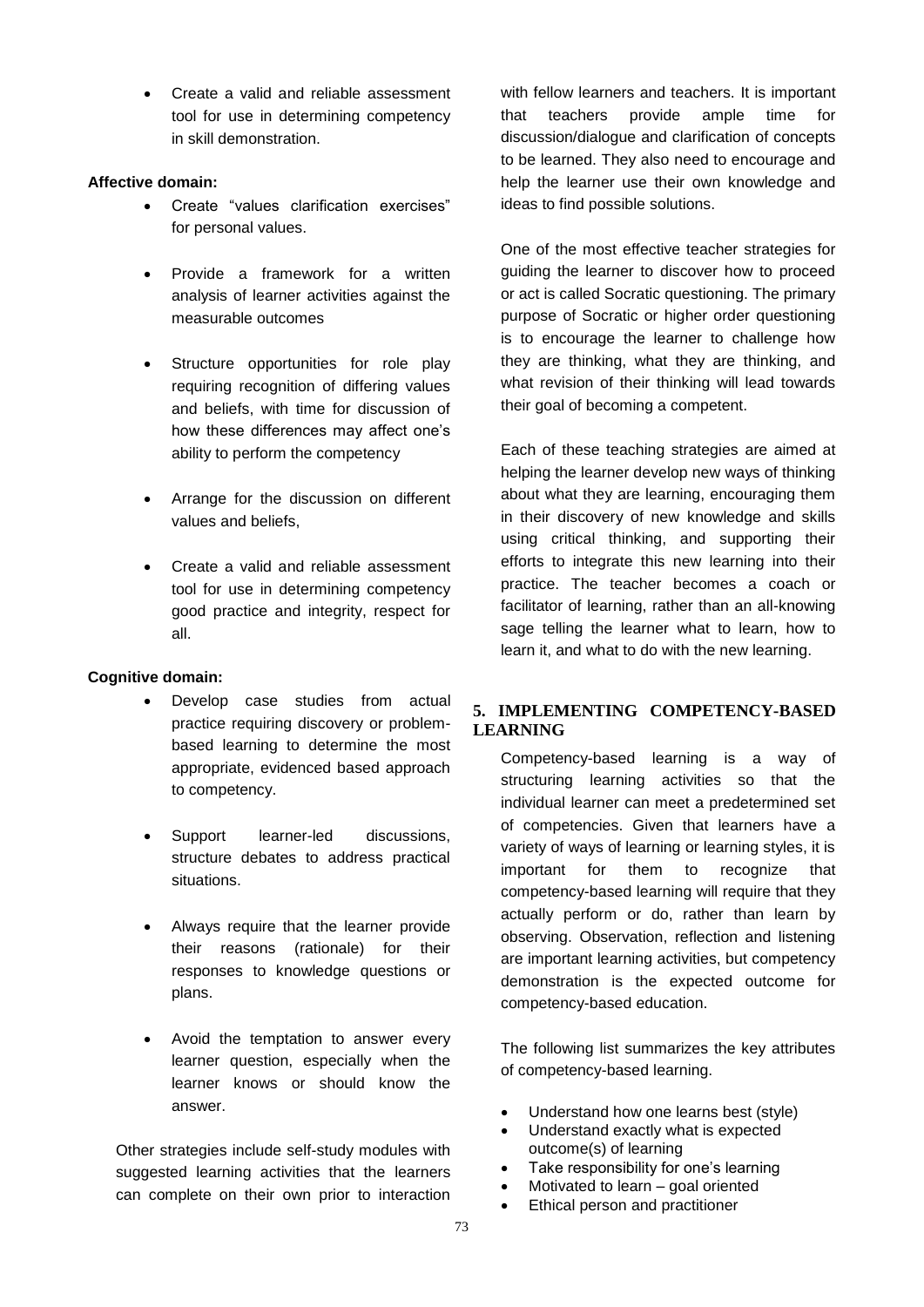- **•** Critical thinker
- Self-assess learning & performance
- 

#### Commitment to ongoing learning<br>
LEARNING AND EFFECTIVE **6.** LEARNING **FACILITATION OF COMPETENCY-BASED EDUCATION**

There are several learning activities that are competency-based. Examples of some of these activities follow related to the domain of learning.

#### **Psychomotor domain:**

- Review written description of a particular skill (text, handouts).
- Take time for repeated practice of skills in the safety using models, simulation if available, or peers as patients supervised by teachers until mastery of the skill is demonstrated.
- Seek out practical experiences that allow the learner to increase confidence as well as competence in the skills required.
- **Affective domain:**
- Review text for content on definition of values.
- Participate in selected values clarification exercises for personal values provided by teachers (self-study or group work).
- Write up an analysis of a code of behaviour and values and share with peers and teachers.
- For many learners, becoming a competent begins with observing positive role models of practice to reflect on: This is who a competent person is. This is what a competent person does.

# **Cognitive domain:**

- Competency-based learning requires high levels of critical thinking and reflection (metacognition – thinking about thinking). Such skills are learned best with some form of discovery-based learning or problembased learning.
- The goals of discovery or problem-based learning include helping learners become active participants in and take responsibility

for their own learning, encouraging the development of critical thinking by supporting learners' efforts to retrieve and retain knowledge and apply it in practice (rather than telling them what to think or do), and creating learners who develop the habit of life-long learning in order to stay current in practice.

- Teamwork is an essential component of this type of learning as many learning activities are structured for groups of learners working together to discover the best solution to a given need or problem in both theoretical and practical work.
- Other cognitive learning activities creating and following an individualized learning plan, self-directed reading and completion of suggested activities that will add to one's knowledge and experience base, and selfdirected use (browsing) of the world wide web or internet and intranet (if available) for resources related to topics being learned.
- Prepare for and lead seminar discussions.
- Keep a journal or log of progress in learning

# **7. COMPETENCY-BASED EDUCATION PRACTICE**

#### **Defining Competency-based Objectives**

Competency-based education and its teaching and learning approaches have received a good deal of support in education systems in recent years. Competency-based education is characterised by the learner's engagement and activity in all aspects of acquiring the knowledge, skills and professional behaviours needed to demonstrate practice in a specific discipline.

Many contributors state that competency-based education must involve teaching and learning strategies that facilitate the development and the demonstration of a competency. A critical feature of competency-based education must include a clear, evidence-based definition of the learning outcomes and objectives. The learning objectives must include demonstrated for performance criteria of the role (i.e., the specific competencies). This clarity is vital to both teachers and students. The expected outcomes of learning, how performance is measured and how the learning objectives relate to the outcomes must be clear.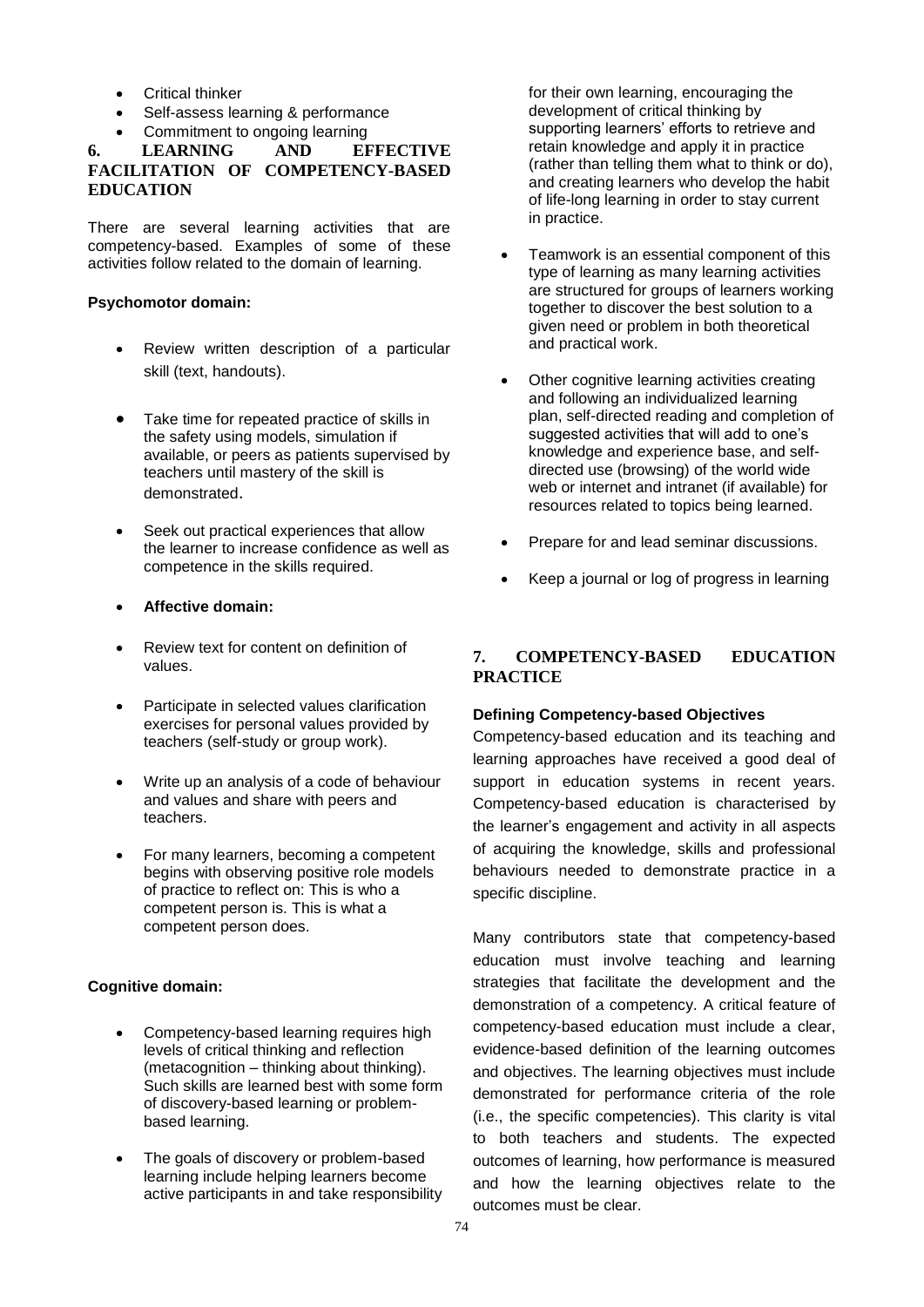When writing competency-based objectives consider the following questions:

**When reviewing objectives, ask the following questions:**

| Objective          | Is the objective related to<br>intended outcome(s), rather than<br>the process for achieving the<br>outcome(s)?                          |
|--------------------|------------------------------------------------------------------------------------------------------------------------------------------|
| <b>Performance</b> | Is the performance of the learner<br>relevant to the learning outcome?                                                                   |
|                    | <b>Conditions</b>   Are the conditions, the context, of<br>the performance relevant to the<br>learning outcome?                          |
|                    | <b>Criteria</b> Are the criteria relevant to the<br>learning outcome? Are they<br>tangible? Are they measurable?<br>Are they sufficient? |

| <b>Performance</b>   What will the learners be able to  <br>$d\Omega$            |
|----------------------------------------------------------------------------------|
| <b>Conditions</b>   What are the conditions under<br>which they have to perform? |
| <b>Criteria</b>   How will we/they know if they<br>perform successfully?         |

### **8. PEDAGOGICAL CONSIDERATIONS IN COMPETENCY-BASED EDUCATION**

Competency-based education must include attention to the learner's needs and styles, providing the time needed for the learner to acquire and repeatedly perform or demonstrate the expected competencies (knowledge, skills, professional behaviours) and creating a supportive environment for learning. Competency-based education can be pursued through various teaching approaches. However, all curricula need to be evidence-based and outcome focused and all teaching strategies need to be matched to their learning domain (psychomotor, cognitive and affective).

Competence based learning places an emphasis on powerful or rich learning environments that enable students to engage in meaningful learning

processes. The most distinctive features of this approach may be summarized as follows:

# *Meaningful contexts*

The teacher will create or to look for meaningful contexts in which students will in a natural way experience the relevance and the meaning of the competences to be acquired.

### *Multidisciplinary approach*

Competences are holistic and as a consequence the educative approach needs to be integrative and holistic too.

### *Constructive learning*

The philosophy of competence based education has its roots in the social constructivism. So, learners engage in a process of constructing their own knowledge by interaction with their environment, rather than as a process of absorbing the knowledge that the traditional teacher might try to transfer to them. By focusing on the construction of models, products, guidelines, rules of thumb, reports, or other tangible outputs the learning easily and naturally will turn out to be constructivist.

 *Cooperative, interactive learning (with peers, teachers.)* 

The basic idea behind competence based education is to help learners to develop and construct their own knowledge and seek ways to make optimal use of other people's competence in their learning journey. This is what social constructivism is about. For learning outcomes aimed at developing individual and personal competences, the approach must take diversity of learner needs into consideration to meet the leaners goals and objectives. This requires an open approach in which education includes dialogues between learners and educators about expectation, needs, goals, choices etc.

# *Discovery learning*

Discovery learning as opposed to receptive learning means making content available and accessible and that the way of acquiring this knowledge or competences, could not be just a process of providing information, but should always be embedded in a discovery based approach.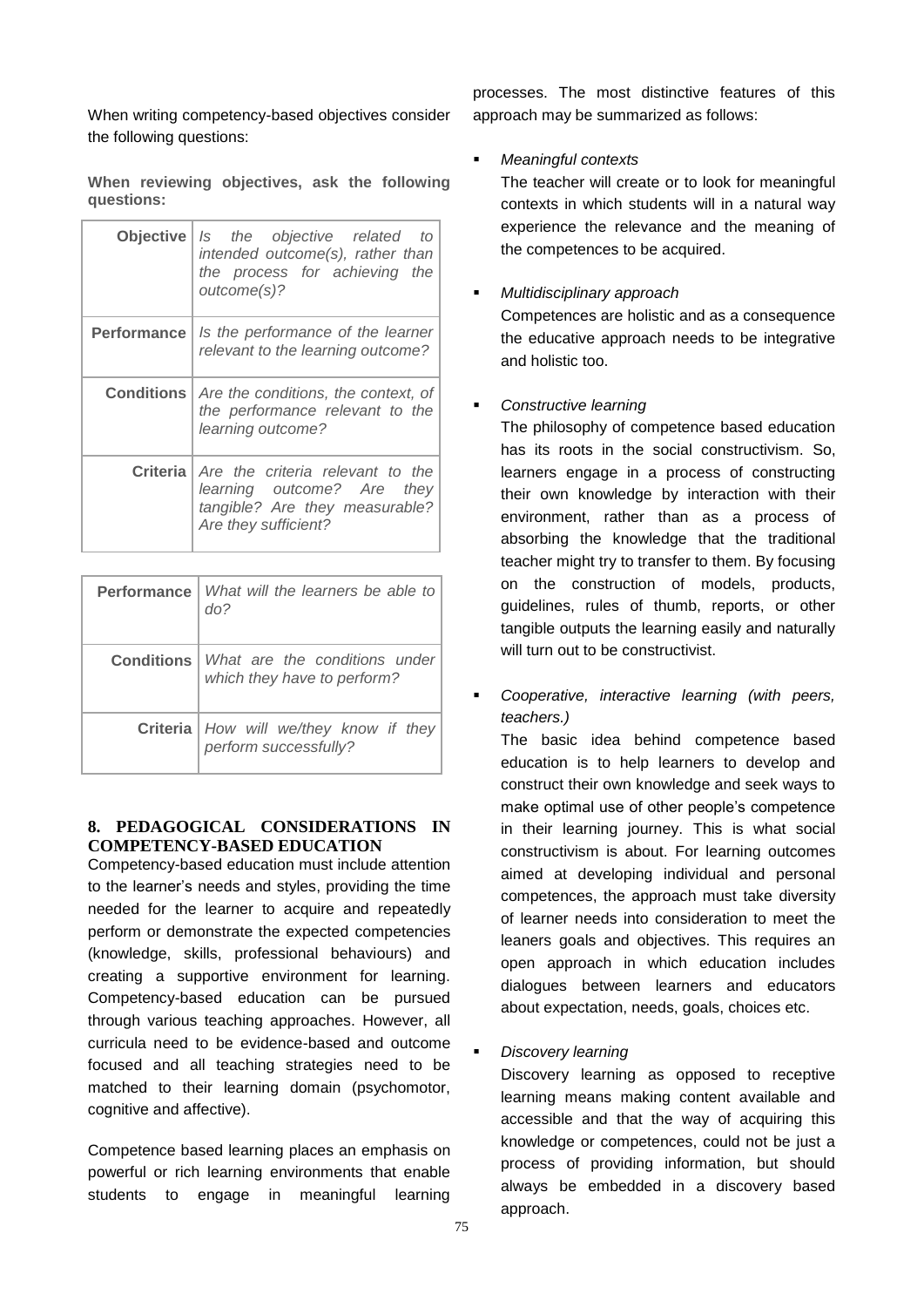#### *Reflective learning*

Competence based learning also places an emphasis on the learning processes of the learner. As the learner reflects on their own needs, motivation, approach, progress, results etc. they develop learning competences that may be considered "learning to learn".

#### *Personal learning*

In the competence oriented theories learning is conceived as a process of constructing the learner's own personal knowledge and competences. Information, knowledge, strategies, only become meaningful for a person if they become an integral part of their own personal body of knowledge and competences. In education this implies that students need to be able to identify with the contexts, the persons, the situations and interests that are included in the learning domains involved.

#### **SUMMARY**

Competency consists of three interrelated ingredients: a knowledge component (the understanding part), behavioural components (the overt behavioural repertoire) and a value component (including values, beliefs and attitudes). Teaching and learning strategies need to match to the appropriate domains of learning. Competence based learning places an emphasis on powerful or rich learning environments that enable teachers and students to engage in meaningful learning processes.

An important aspect to competency-based education is that practice-based learning requires direct supervision and multiple opportunities for the learners to demonstrate their competency in practice over a period of time. Competency objectives must include outcomes, criteria, performance standards, conditions that are tangible, measurable and relevant.

Implemented effectively, competency-based education can improve quality and consistency, reduce costs, shorten the time required to graduate,

and provide true measures of student learning. It is required to:

1. Measure student learning rather than time.

2. Harness the power of technology for teaching and learning. Computer-mediated instruction gives the ability to individualize learning for each student. Because each student learns at a different pace and comes to college knowing different things, this is a fundamental requirement of competency-based education.

3. Fundamentally change the faculty role. When faculty serve as lecturers, holding scheduled classes for a prescribed number of weeks, teaching takes place at the lecturers' pace. For most students, this will be the wrong pace. Some will need to go more slowly; others are able to move faster. Competencybased learning shifts the role of the faculty from that of "a sage on the stage" to a "guide on the side." Faculty members work with students, guiding learning, answering questions, leading discussions, and helping students synthesize and apply knowledge.

4. Define competencies and develop valid, reliable assessments. The fundamental premise of competency-based education is that we define what students should know and be able to do, and they graduate when they have demonstrated their competency. This means defining competencies very clearly.

People learn at different rates and in different ways, so a handful of demonstrations or activities may be sufficient for one learner to demonstrate competence while the same level of performance of this skill with another will require much more to meet the same learning outcome. This understanding of the learner and learner needs is the primary reason why competency-based education may include direct observation of competency demonstration over time and the clear definitions and classifications of learning outcomes and objectives.

Another point to consider for example a learner with a lack of motivation to learn most often results in learners dropping out of the programme.

#### **LITRATURE**

"Ways of Learning: Learning Theories and Learning Styles in ..." 23 Aug. 2014 [<http://books.google.com/books?id=8UN9AgAAQBA](http://books.google.com/books?id=8UN9AgAAQBAJ&pg=PR10&lpg=PR10&dq=.+%E2%80%9CEffective+learning+is+learning+which+is+lasting+and+capable+of+being+put+to+use+in+new+and+differing+situations.%E2%80%9D&source=bl&ots=mK_1WJPE-k&sig=aGKDvFb1l_RJCGj2uoMGv75Us9o)